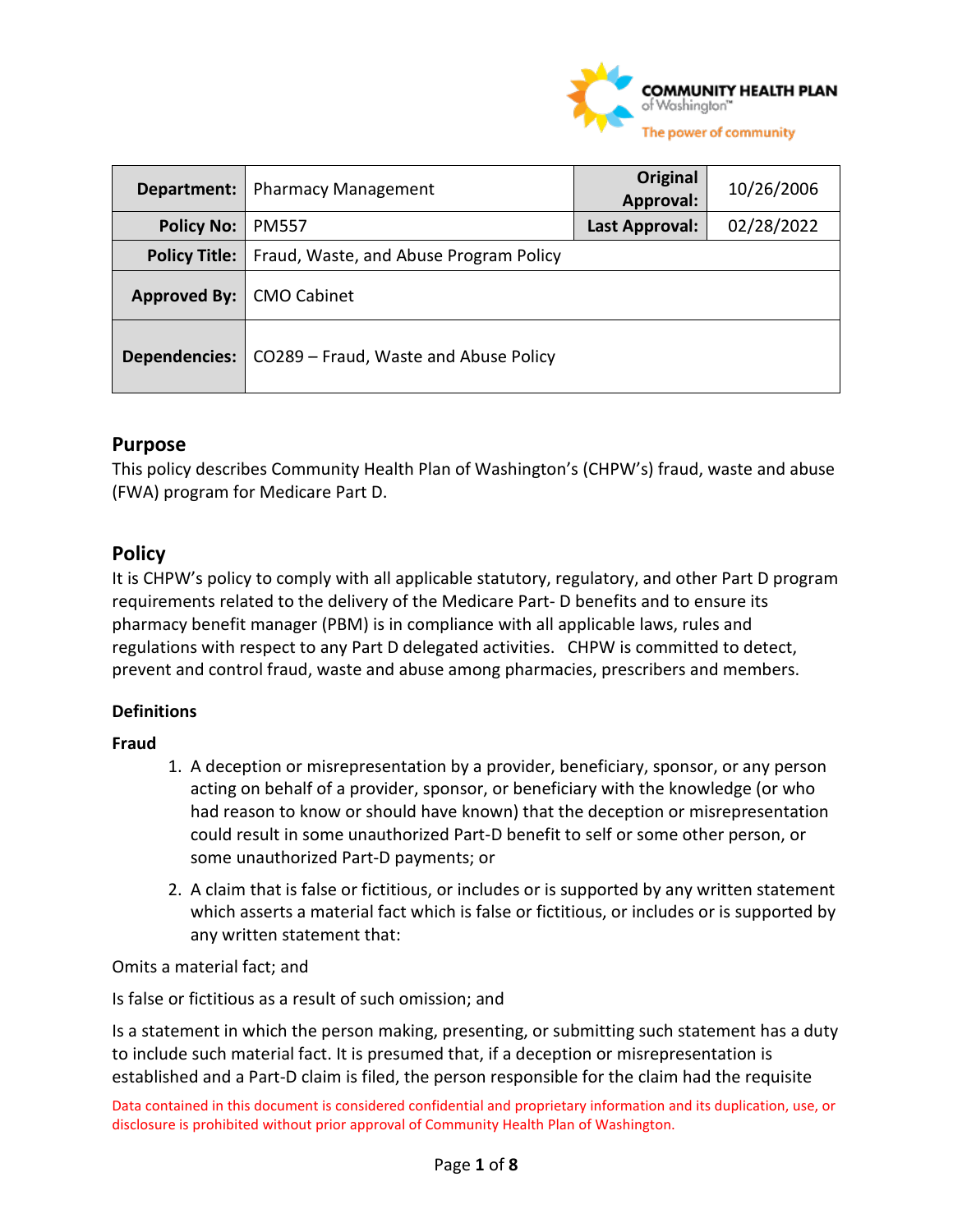

knowledge. This presumption is rebuttable only by substantial evidence. It is further presumed that the provider of the services is responsible for the actions of all individuals who file a claim on behalf of the provider (for example, billing clerks); this presumption may only be rebutted by clear and convincing evidence; or

3. Any act that constitutes fraud under applicable Federal or State Law.

#### **Waste**

1. The extravagant careless or needless expenditure of Government funds or the consumption of Government property that results from deficient practices, systems, controls, or decisions. The term "waste" also includes improper practices not involving prosecutable fraud.

#### **Abuse**

- 1. Any practice that is inconsistent with accepted sound fiscal, business, or professional practice which results in a claim, unnecessary costs, or payment for services or supplies that:
	- A. Are not within the concepts of medically necessary and appropriate care as defined by CMS or

Fail to meet professionally recognized standards for health care providers.

2. The term "abuse" includes deception or misrepresentation by a provider, or any person or entity acting on behalf of a provider in relation to a Part-D claim. A pattern of inappropriate practice will normally be required to find that abuse has occurred unless a specific action is deemed gross and flagrant.

#### **Process**

CHPW's pharmacy benefit manager (PBM) complies with CMS's FWA training requirements as stated in the PBM's Fraud, Waste, and Abuse Training.

CHPW partners with its PBM in implementing the FWA program for Part D. Table 1 lists the activities of the FWA program.

#### **Table 1: FWA Program Activities and Ownership**

| <b>Activities</b>                                                                                                                                                                              | Perform<br>ed by<br><b>CHPW</b> | Perform<br>ed by<br><b>PBM</b> |
|------------------------------------------------------------------------------------------------------------------------------------------------------------------------------------------------|---------------------------------|--------------------------------|
| Detection of pharmacies, prescribers (physicians, dentists, physician<br>assistants, and nurse practitioners), and members with an unusual or<br>excessive utilization pattern via data mining | x                               | x                              |
| Appropriate corrective actions against pharmacies related to over-or<br>under-payment                                                                                                          |                                 | x                              |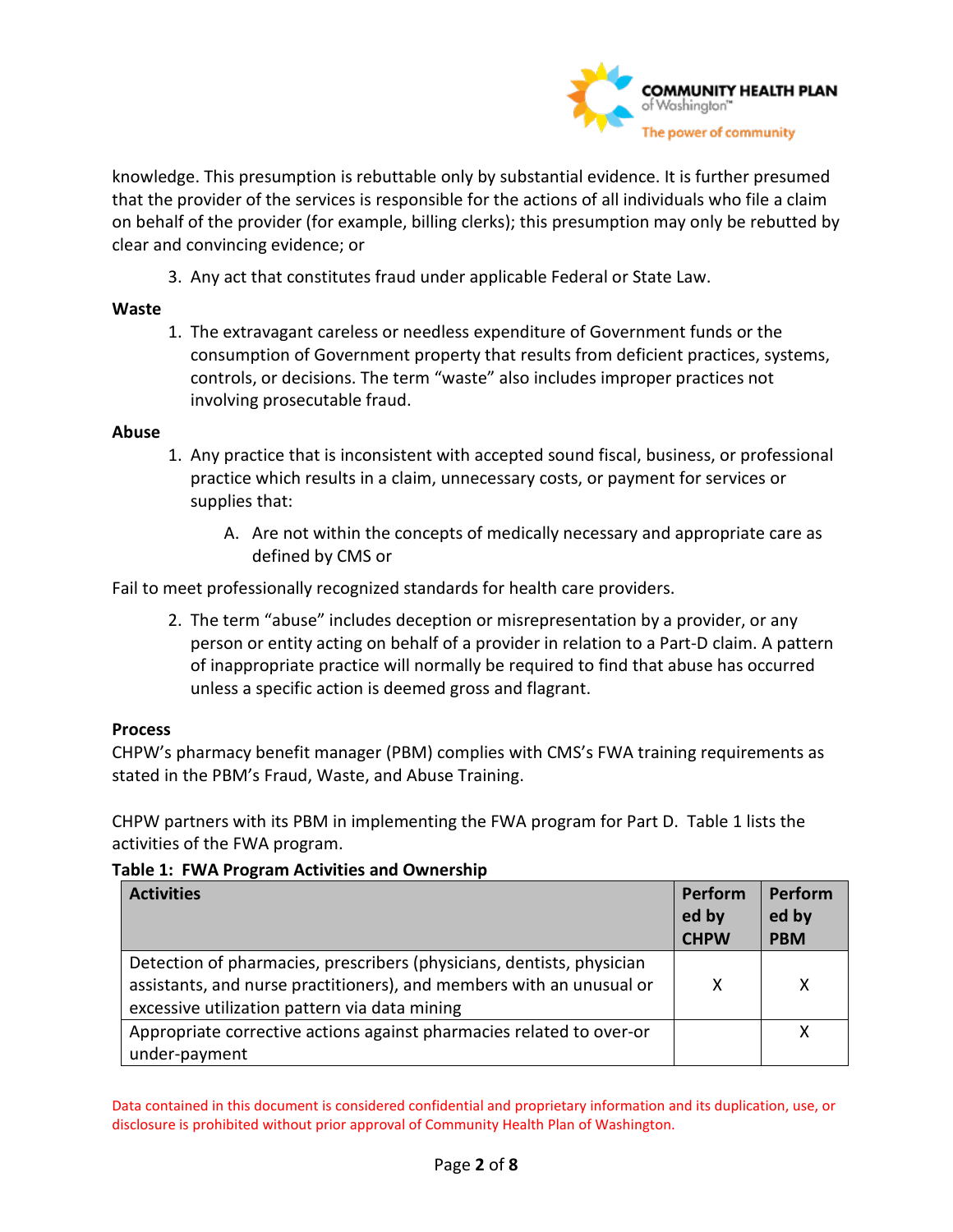

| Denial of claims for prescriptions written by Excluded Providers on the<br>Health and Human Services (HHS) Office of Inspector General/General |   | х |
|------------------------------------------------------------------------------------------------------------------------------------------------|---|---|
| Services Administration lists                                                                                                                  |   |   |
| Notify members regarding denial of payment for prescriptions written                                                                           | x |   |
| by Excluded Providers on the Health and Human Services (HHS) Office                                                                            |   |   |
| of Inspector General/General Services Administration lists                                                                                     |   |   |
| Review of quarterly reports that include pharmacy audit results                                                                                | x |   |
| Analyze data that identifies prescribers and members with an unusual                                                                           |   |   |
| or excessive utilization pattern                                                                                                               |   |   |
| Investigate prescribers and members with unusual or excessive                                                                                  |   |   |
| utilization patterns via review of medication profiles                                                                                         |   |   |

#### **Detection**

The PBM uses four methods to audit and subsequently detect pharmacies with an unusual or excessive utilization pattern.

#### **1. Continuous Automated Review**

- Adjudicated claims from previous days are reviewed for a multitude of dispensing indicators, including average claim amounts, quantity vs. days' supply submission, generic/brand fill rates, proper use of DAW codes, and other variables.
- To identify and rank pharmacies based on dispensing indicators for initial fill and recurring refills.
- Conduct review of pharmacies based on this initial analysis.
- Results are logged and reviewed for problem trends and potential escalation treatment.
- Claims are reviewed and corrected prior to pharmacy payment and plan sponsor billing.

#### **2. Desk Audits**

When unusual patterns are identified at a particular pharmacy, the auditors:

- Compile a list of possible suspect claims.
- Request the supporting documentation for suspect claims from the pharmacy.
	- $\circ$  Supporting documentation include the front and back copy of the original prescription and copies of signature logs signed by beneficiaries.

Pharmacies may be selected for a desk audit by referral from other ESI departments or plan sponsor requests.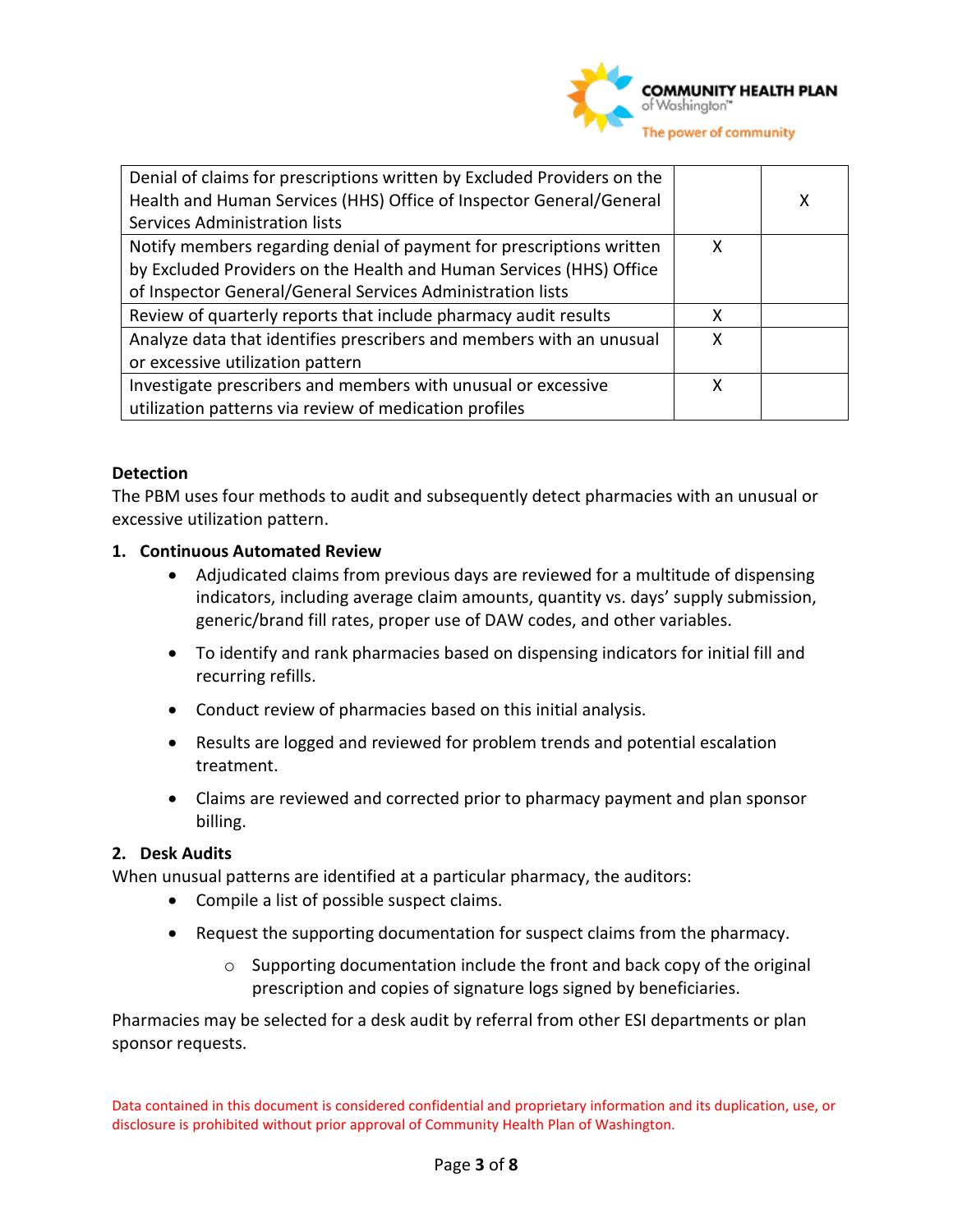

If the audit results in financial recovery, the amount is returned to CHPW.

## **3. Field Audits**

The on-site audit process includes a detailed review of claims and quality assurance documentation performed on-site at the network pharmacy location. Network pharmacies are identified for field audits via

- Risk Assessment Protocol programs,
- Referrals (tips),
- Data previously reviewed deemed unreliable, and
- Next Day Desk/Phone Audits or a Historical Desk/Phone Audits indicate a pattern of errors, necessitating a review of a large amount of prescription documentation.

The audit includes verification that pharmacies are posting or distributing the "Medicare Prescription Drug Coverage and Your Rights" Pharmacy Notice (CMS-10147).

### **4. Investigative Audits**

In this type of audit, the auditors go directly to the source of the necessary documentation rather than auditing the pharmacy. The scope includes, but is not limited to, the following:

- Inventory purchase verification,
- Physician and member audits,
- Review of medication destruction records, and
- Pharmacy trending analysis.

#### **Member and Prescriber Analysis**

The PBM uses its data mining programs; fraud, waste, and abuse detection software; and special reports to allow a qualified reviewer to determine whether the member's drug usage patterns are appropriate for their recorded diagnoses and prescribed therapies. Physicians whose prescribing patterns present an appearance of possible fraud, waste, or abuse are identified in the same way.

CHPW's Pharmacy department analyzes the reports and responds accordingly:

- If members are suspected of prescription diversion or physician shopping for narcotics, the members' prescribers are contacted to notify them of potential fraudulent activity.
- Medication claims of identified prescribers are reviewed to determine if fraudulent activities, such as script milling, have been perpetrated.
- When fraudulent activity is substantiated, the CHPW Pharmacy department will initiate appropriate corrective action and institute systematic changes to prevent similar violations from occurring. If it is determined that a violation of the Medicare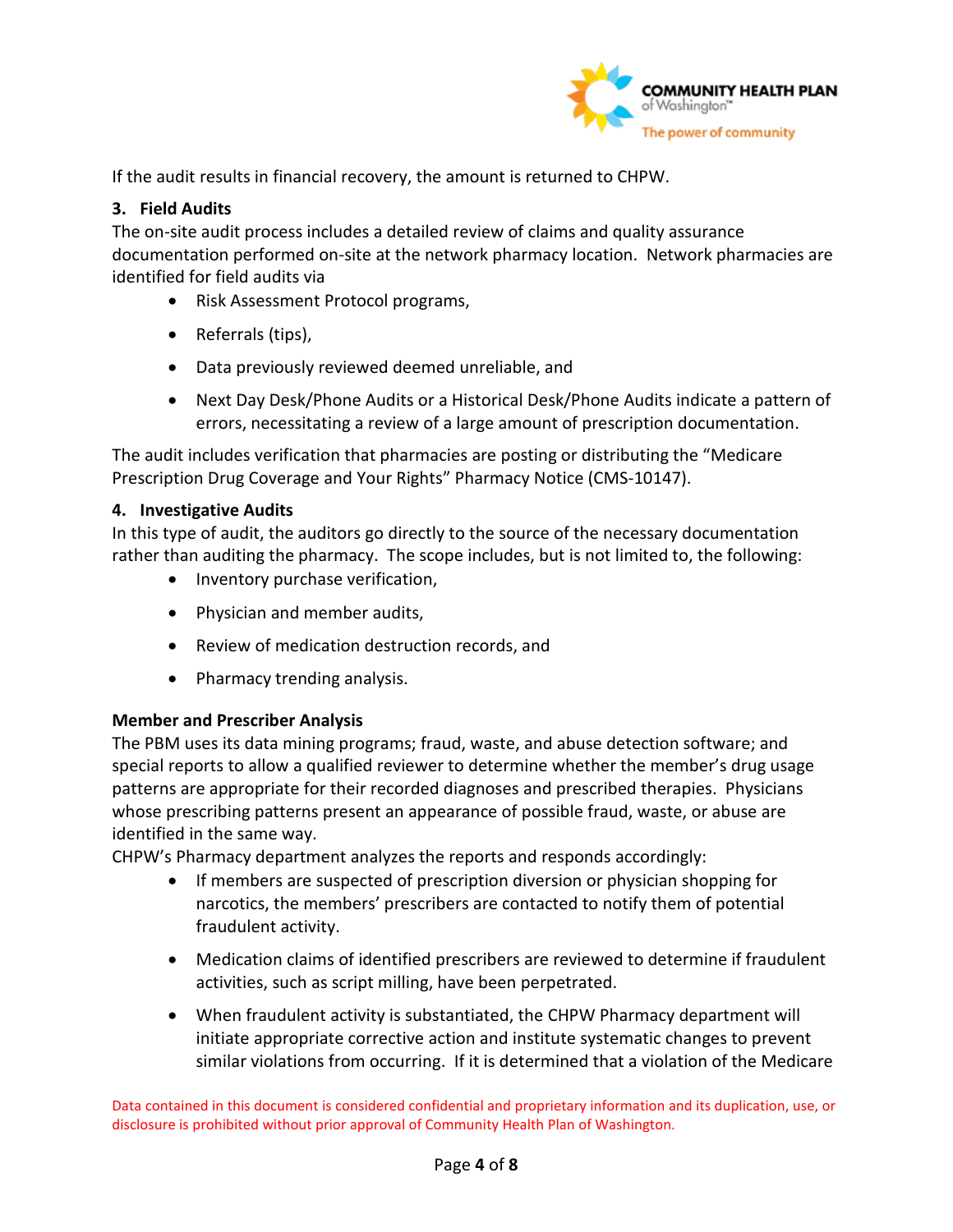

Part D program has occurred, the CHPW Pharmacy department will notify its Compliance Officer and FWA Program Manager who takes appropriate actions including, but not limited to, notifying the Medicare Drug Integrity Contractors (MEDICs) Health Integrity (HI) for fraud, waste, and abuse issues and MEDIC SafeGuard Services (SGS) for compliance and enforcement activities within 60 days of detecting the violation.

#### **Overpayment and Underpayment**

When there is an over- or underpayment identified via various audit methods described above, PBM will work directly with affected pharmacies to initiate claim reversal and reprocessing. Claim reversal and reprocessing details will be found within the claim detail on the first billing cycle of each month.

#### **PBM Oversight**

The following are performed by the CHPW Pharmacy department:

- Review and analyze the quarterly reports produced by the PBM.
- Review the PBM's FWA program annually to ensure full compliance with Part D requirements including, but not limited to, training and education related to FWA
- Annual monitoring to ensure that claims are denied for prescriptions written by HHS Excluded Providers.
- CHPW complies with law enforcement, CMS, and CMS' designee requests to monitor providers within their network that CMS has viewed as potentially abusive or fraudulent.
- In the event that the PBM or its employees violates the application rules regarding OIG/GSA checks, CHPW may take immediate corrective action

Review and analyze the quarterly reports produced by CMS. Any findings by the clinical pharmacists will be distributed to the CHPW Compliance department.

## **List of Appendices**

A. Detailed Revision History

## **Citations & References**

| <b>CFR</b> | 42 CFR § 423.504(B)(4)(VI)(G) |
|------------|-------------------------------|
|            | 42 CFR § 438.608(A)(1)(VII)   |
| <b>WAC</b> |                               |
| <b>RCW</b> |                               |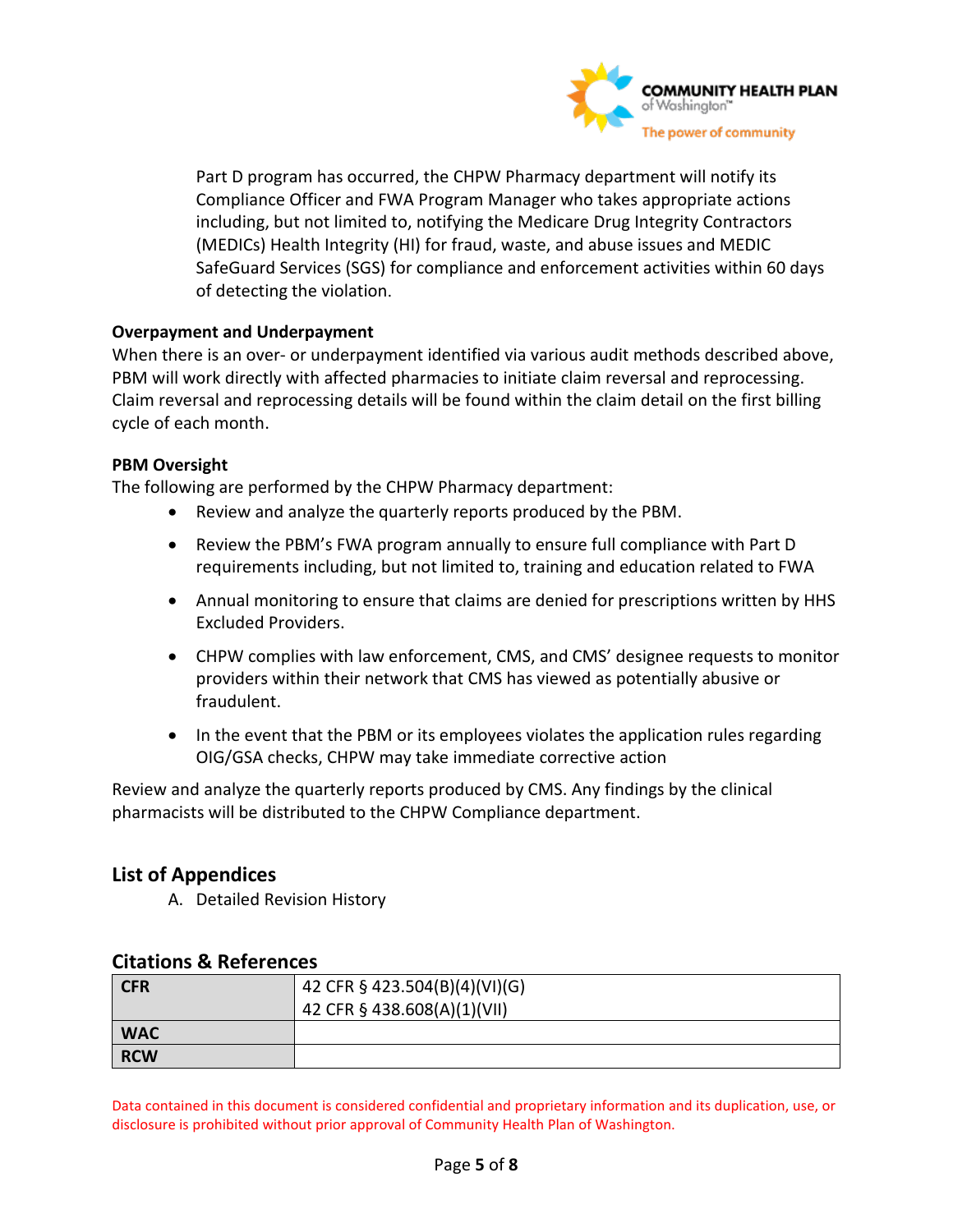

| LOB / Contract            | $\square$ WAHIMC |                                            |
|---------------------------|------------------|--------------------------------------------|
| <b>Citation</b>           | <b>BHSO</b>      |                                            |
|                           | $\boxtimes$ MA   | Prescription Drug Benefit Manual Chapter 9 |
|                           | $\Box$ CS        |                                            |
| <b>Other Requirements</b> |                  |                                            |
| <b>NCQA Elements</b>      | CR 5; MA 18      |                                            |

# **Revision History**

| <b>SME Review:</b> | 10/26/2006; 11/13/2007; 07/01/2008; 01/13/2009; 08/05/2009; |
|--------------------|-------------------------------------------------------------|
|                    | 09/11/2009; 04/21/2010; 03/28/2011; 04/19/2011; 03/26/2012; |
|                    | 02/21/2013; 03/24/2014; 04/13/2015; 03/15/2016; 03/01/2017; |
|                    | 03/02/2018; 03/12/2019; 02/27/2020; 02/22/2021; 02/02/2022  |
| <b>Approval:</b>   | 09/09/2009; 04/30/2010; 05/25/2011; 04/04/2012; 04/19/2013; |
|                    | 04/23/2014; 03/18/2016; 03/14/2017; 03/13/2018; 03/13/2019; |
|                    | 03/06/2020; 03/02/2021; 02/28/2022                          |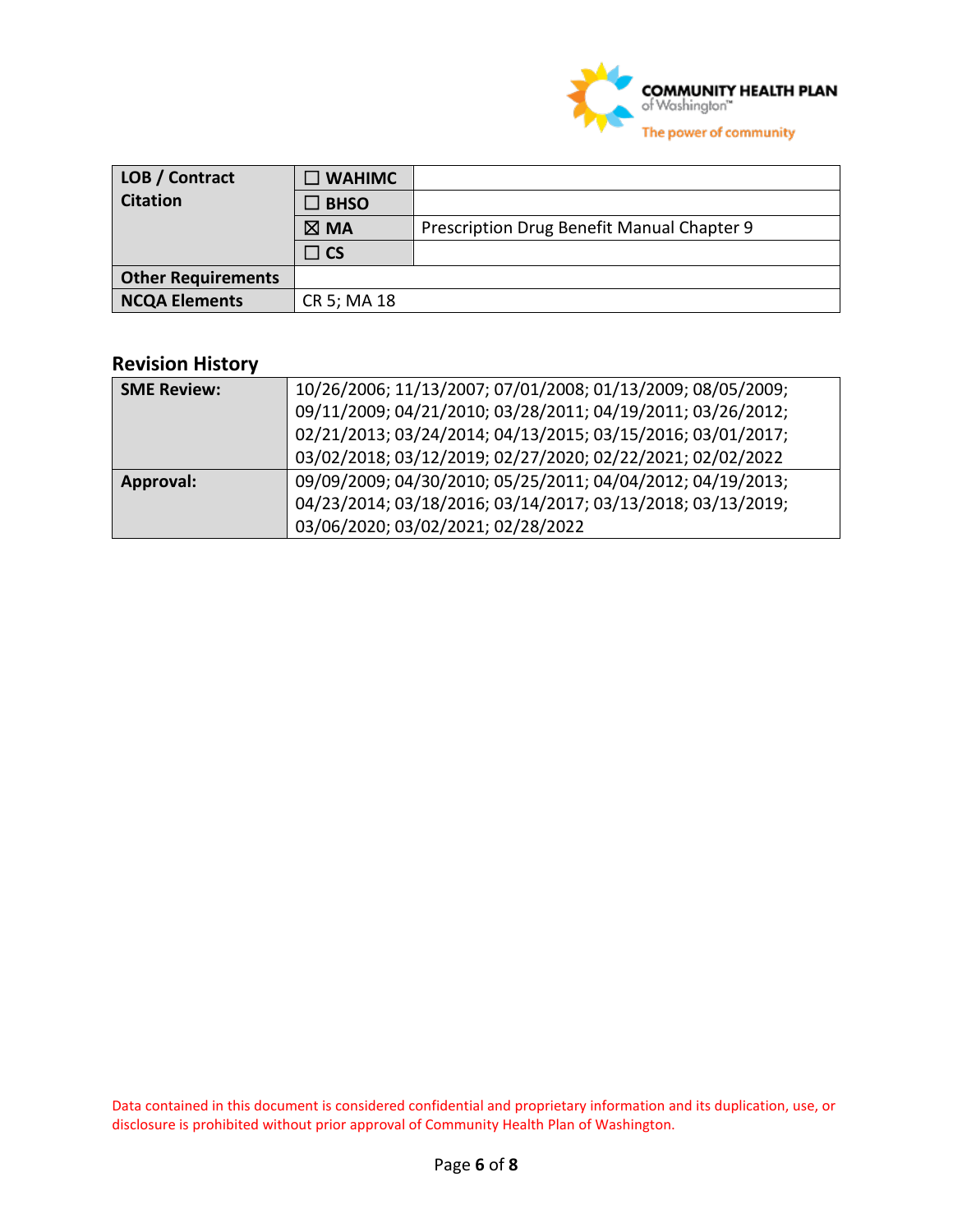

# **Appendix A: Detailed Revision History**

| <b>Revision Date</b> | <b>Revision Description</b>          | <b>Revision Made By</b> |  |
|----------------------|--------------------------------------|-------------------------|--|
| 10/26/2006           | Original                             | <b>Pharmacy Mgmt</b>    |  |
| 11/13/2007           | Minor formatting changes             | <b>Eric Guyette</b>     |  |
| 07/01/2008           | Minor formatting changes             | Rachel Koh              |  |
| 01/13/2009           | Review for style and formatting      | Sunny Otake             |  |
| 08/05/2009           | Content Update                       | Jennifer Mui            |  |
| 09/09/2009           | Approval                             | <b>MMLT</b>             |  |
| 09/11/2009           | Review for style and formatting      | Jennifer Carlisle       |  |
| 04/21/2010           | <b>Content Update</b>                | Maria Chan              |  |
| 04/30/2010           | Approval                             | <b>MMLT</b>             |  |
| 03/28/2011           | <b>Content Update</b>                | Rachel Koh              |  |
| 04/19/2011           | <b>Content Update</b>                | Maria Chan              |  |
| 05/25/2011           | Approval                             | <b>MMLT</b>             |  |
| 03/26/2012           | Review and no change                 | Maria Chan              |  |
| 04/04/2012           | Approval                             | <b>MMLT</b>             |  |
| 02/21/2013           | Content update                       | Maria Chan              |  |
| 04/19/2013           | Approval                             | <b>MMLT</b>             |  |
| 03/24/2014           | Review with minor changes            | Annie Lam               |  |
| 04/23/2014           | Approval                             | <b>MMLT</b>             |  |
| 04/13/2015           | Changes, and formatting changes      | Nonye Connor            |  |
| 04/23/2015           | Approval                             | <b>MMLT</b>             |  |
| 03/15/2016           | Review and no changes                | Mary Eckhart            |  |
| 03/18/2016           | Approval                             | <b>MMLT</b>             |  |
| 03/01/2017           | Moved to new template. Minor content | Mary Eckhart            |  |
|                      | update.                              |                         |  |
| 03/14/2017           | Approval                             | <b>MMLT</b>             |  |
| 03/02/2018           | Moved to new template.               | Mary Eckhart            |  |
| 03/13/2018           | Approval                             | <b>MMLT</b>             |  |
| 03/12/2019           | Reviewed, no changes                 | <b>Dustin Peskuric</b>  |  |
| 03/13/2019           | Approval                             | <b>MMLT</b>             |  |
| 02/27/2020           | <b>Updated Citations Table</b>       | Dustin Peskuric         |  |
| 02/27/2020           | Reviewed, minimal changes.           | Ivan Figueira           |  |
| 02/28/2020           | Reviewed and approved                | Omar Daoud              |  |
| 03/02/2020           | Department Approval                  | <b>Yusuf Rashid</b>     |  |
| 03/06/2020           | Approval                             | <b>CMO Cabinet</b>      |  |
| 02/22/2021           | Reviewed. No Changes                 | Omar Daoud              |  |